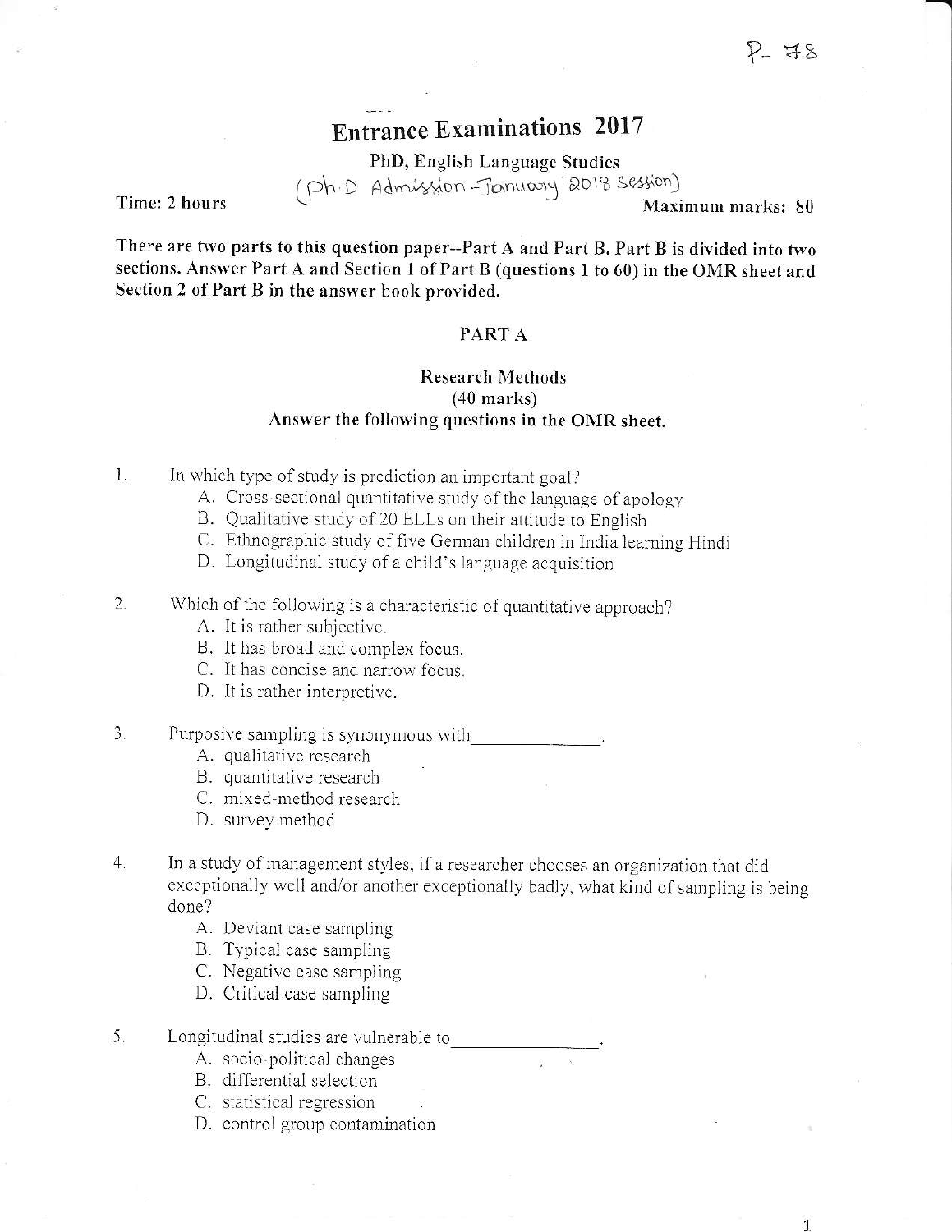- 6. A research study which investigates the effect of portfolio assessment as a learning tool on writing performance of EFL learners is a/an study.
	- A. critical
	- B. descriptive
	- C. analytical
	- D. predictive

 $7.$ Survey method is most likely to be used for

- A. needs assessment of a programme
- B. evaluation of the planning of a programme
- C. assessment of the process of a programme
- D. evaluation of the outcomes of a programme
- Piloting has greater importance in the contract of the contract of the contract of the contract of the contract of the contract of the contract of the contract of the contract of the contract of the contract of the contrac 8.
	- A. quantitative studies
	- B. qualitative studies
	- C. ethnographic studies
	- D. programme evaluation studies
- 9. Null hypothesis begins with the assumption that the performance of the control group and the experimental group that is not contained and the experimental group
	- A. differs largely
	- B. differs minimally
	- C. does not differ
	- D. does differ in certain situations
- $10.$ The reason for the inclusion of references in a research study is to
	- A. identify the source of information and ideas discussed in the report
	- B. show respect for the authors
	- C. show your scholarship
	- D. keep a record of everything that you have read in writing the report
- 11. Hypotheses in research reports are normally justified in
	- A. Results chapter
	- B. Discussion chapter
	- C. Introduction chapter
	- D. Literature review chapter
- 12. The term that dominates the qualitative-quantitative debate is
	- A. pragmatism
	- B. realism
	- C. post-positivism
	- D. positivism
- 13. Which of the following is true of qualitative research?
	- A. Human experience and interaction is too complex to be reduced to variables.
	- B. Qualitative research focuses on numbers and statistics rather than concepts.
	- C. Qualitative researcher may fail to appreciate the characteristics of the day-today social world which become irrelevant to their findings.
	- D. The findings of the research are generalized for larger population.

 $\overline{2}$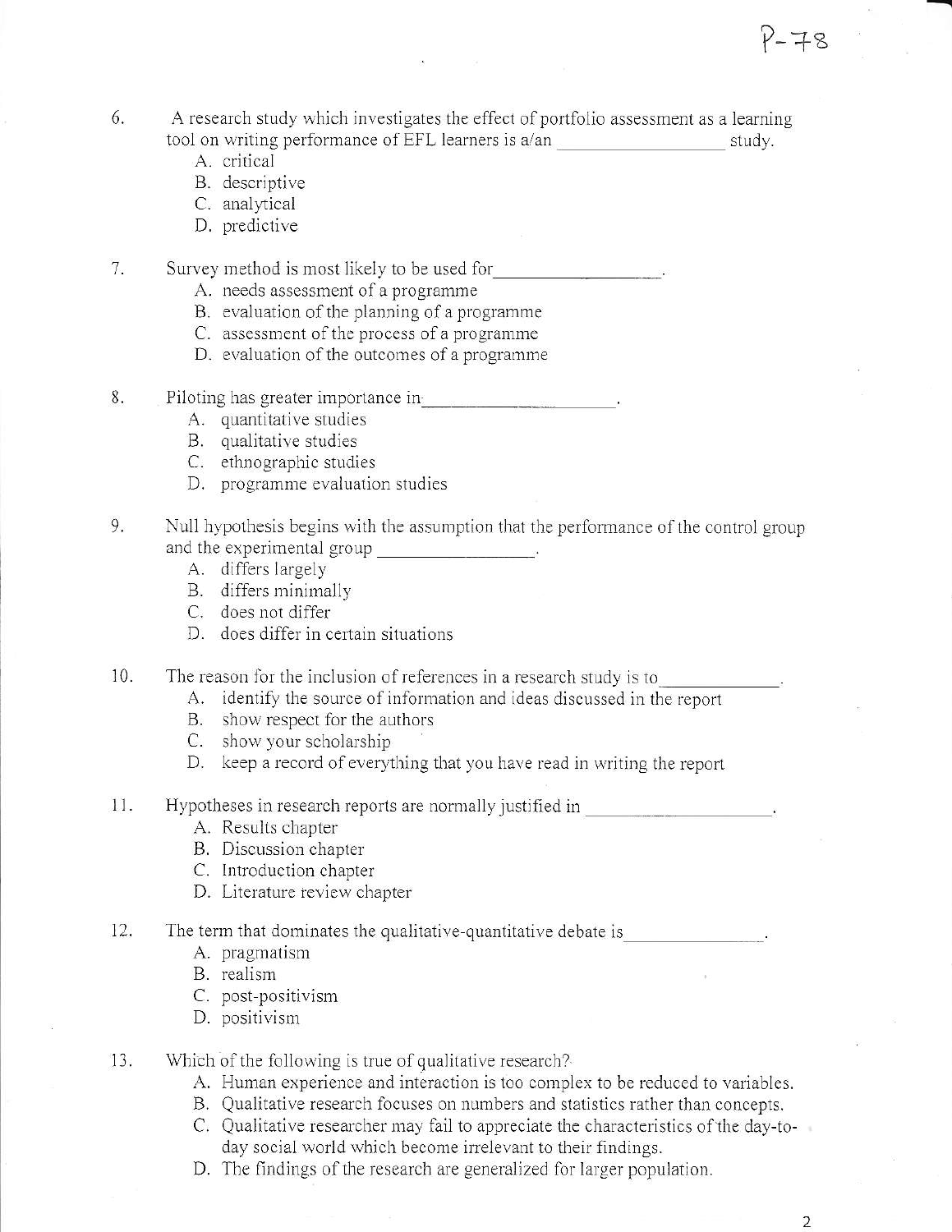- 14. Triangulation refers to
	- A. building the argument in the literature review
	- B. using different methods of data collection for corroboration
	- C. citing the evidence drawn from source text
	- D. the degree of certainty in the claims made
- $15.$ Which of the following is not a source of qualitative data?
	- A. Textbooks
	- **B.** Experiments
	- C. Reflective journals
	- D. Think-aloud protocols
- $16.$ Which of the following is not evidence of researcher's voice?
	- A. The language of research
	- B. Claims carrying the big picture of the issue
	- C. The order imposed on the evidence drawn from literature
	- D. Textual borrowings in the form of quotations
- 17. Which of the following is not true of the research hypothesis?
	- A. It is most often found in experimental and quasi-experimental studies
	- B. It provides a suggested response or expected outcome to the problem described in the problem statement
	- C. It is a hunch that the researcher and the participants have about the existence of relationships between the variables used
	- D. It is often couched in language of prediction, which sounds as if the author is making a bet with the reader
- 18. ERIC stands for
	- A. Educational Research Integrating Centre
	- B. Educational Resources Information Centre
	- C. Educational Reviews Index Centre
	- D. English Research Index Centre
- 19. Which of the following is not a feature of an annotated bibliography?
	- A. It usually figures in a research proposal.
	- B. It is a list of citations to books, articles, and documents.
	- C. It is a brief descriptive and evaluative paragraph.
	- D. It informs the reader of the relevance, accuracy, and quality of sources cited.
- 20. In research study, the researcher, initially, has some key participants and later these participants are asked to recruit other participants for the same study. This is an example of
	- A. snowball sampling
	- B. convenience sampling
	- C. opportunistic sampling
	- D. critical case sampling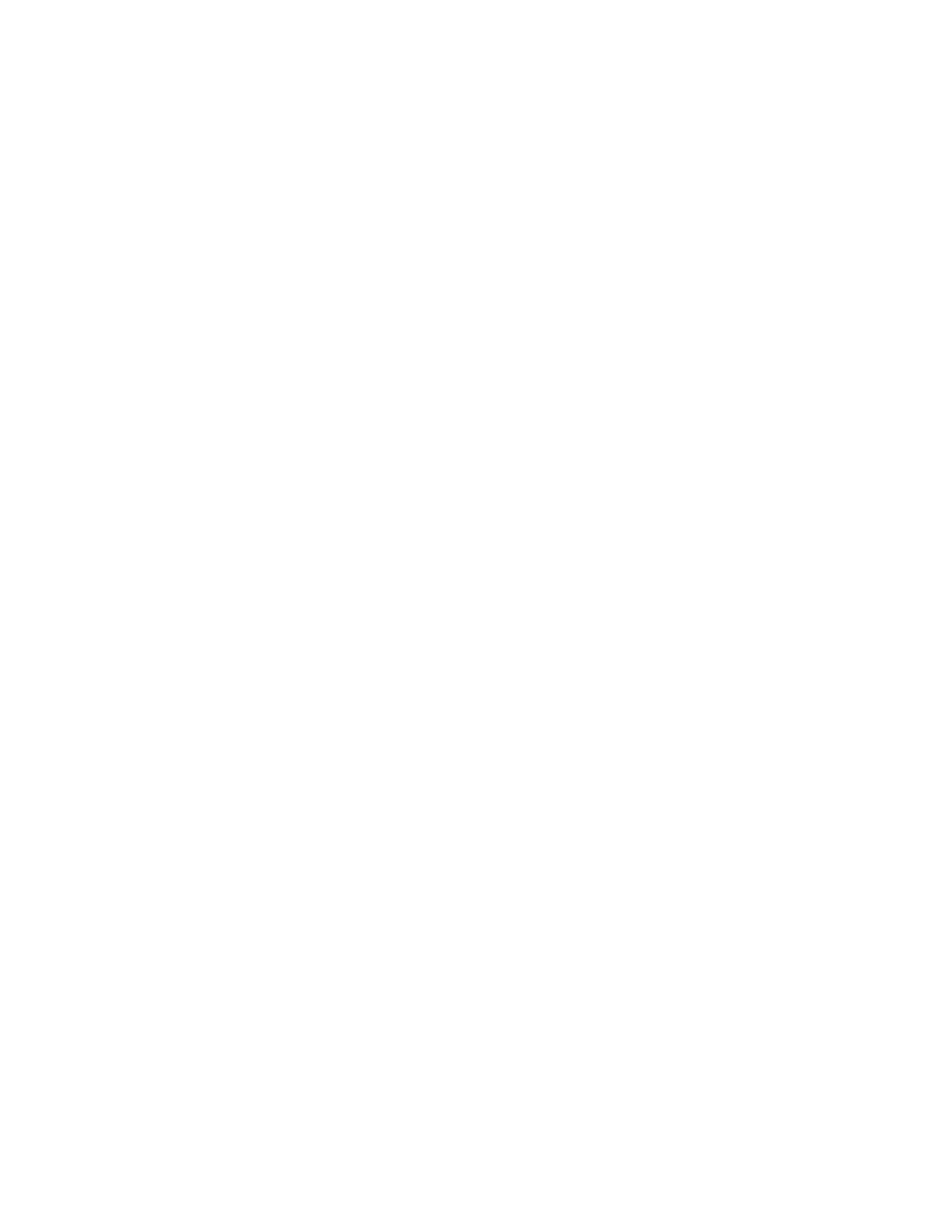47. According to Ferdinand de Saussure, the signifier and the signified are

- A. the word and the meaning
- B. the word and its perception
- C. the sound image and its perception
- D. the sound image and its meaning
- 48. Task-based learning believes that
	- A. grammar learning should be subconscious
	- B. grammar learning should be automatic
	- C. grammar learning should be camouflaged
	- D. grammar learning should be gradual

49. Mother-tongue based multilingual education believes in 

- A. linguistic ecology
- B. linguistic equality
- C. linguistic imperialism
- D. linguistic relativism

50. The feature analysis  $[+$  sonorant,  $+$  continuant] will apply to

- A. approximants
- B. fricatives
- C. plosives
- D. nasal stops

51. Which of the following is not a test quality?

- A. Reliability
- B. Validity
- C. Practicality
- D. Uniformity

52. "The grammar-translation method of teaching is a process-based approach." Which of the following applies to this statement?

A. It is true.

B. It is false.

- C. It is partially true.
- D. It cannot be determined whether it is true or false.

53. A \_\_\_\_\_ test that helps to identify the language needs of the students on a programme.

- A. prognostic
- B. diagnostic
- C. achievement
- D. aptitude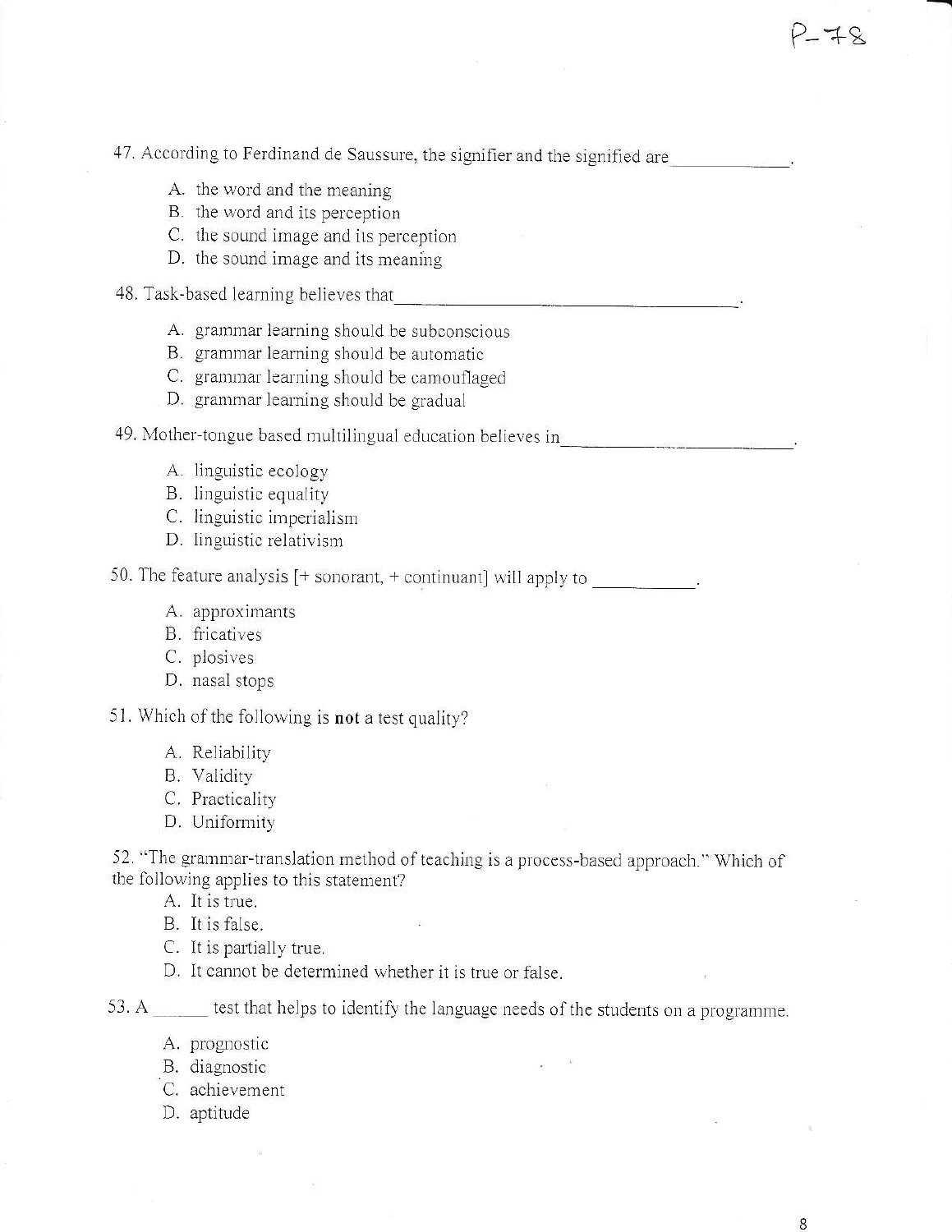9

54. In a lesson the focus is on the completion of a set of activities and the language studied is determined by what happens as the students complete them.

- A. task-based
- B. grammar-translation
- C. TPR
- D. direct
- 55. The phenomenon of pronouncing / $\theta$ /as/f/ in Estuary English and some other varieties is called
	- A. fricativisation

B. th-fronting

- C. voiceless cohesion
- D. phoneme shift
- 56. Which of the following is the correct bracketing?
	- A. [The child [who was sleeping was carried carefully by her mother]].
	- B. [[The child who was sleeping] [was carried carefully by her mother]].
	- C. [The child [who was sleeping] was carried carefully]] [by her mother]].
	- D. [The child [who was sleeping was carried] [carefully by her mother]]].
- 57. Which of the following syntactic structures are related?
	- i. Mary has bought Chetan Bhagat's book.
	- ii. Has Mary bought Chetan Bhagat's book?
- iii. Did Mary buy Chetan Bhagat's book? iv. Which book did Mary buy?
	- A. *i* and *ii*.
	- B. i and iii.
	- C. i, ii and iii.
	- D. i. ii. iii and iv.

58. The following set exemplifies a relationship of rodent: rat, squirrel, hamster

- A. polysemy
- B. hyponymy
- C. synonymy
- D. metonymy
- 59. Which of Gricean maxims is flouted in the following? Student 1: Where are you going?
	- Student 2: The post office is round the corner.
		- A. Quantity
		- B. Quality
		- C. Relevance
		- D. Manner

#### 60. Attitudes to language refer to

- A. negative feelings about varieties
- B. behavioural characteristics towards communities
- C. evaluative reactions to varieties
- D. status associated with varieties